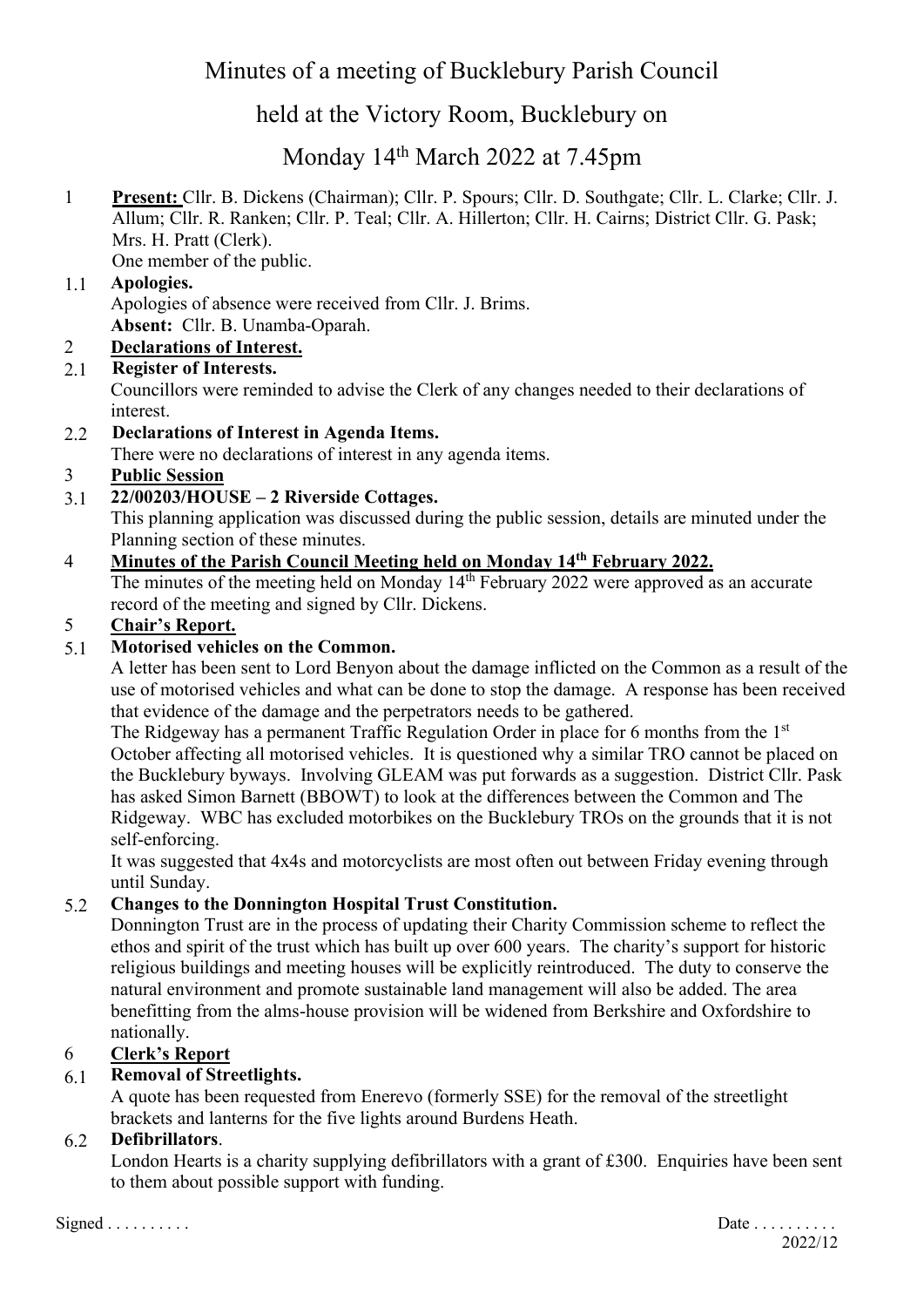WBC Members bids are now open for applications and it was agreed that an application should be made for the defibrillator and cabinet to be installed at the Memorial Hall. Bucklebury Tennis Club will be contributing towards this defibrillator.

## 6.3 **Certificate in Local Council Administration (CiLCA).**

It was unanimously agreed to fund the Clerk to apply for an extension of up to 3 months to complete her CiLCA qualification at a cost of £50.

# 7 **Planning.**

## 7.1 **Planning applications which WBC have consulted BPC on:**

7.1.1  $22/00384/HOUSE - Mulberry Cottage$ , The Slade.

*Proposed first floor weatherboard cladding to main house. New external staircase, alteration to fenestration and refurbishment of existing outbuilding.*

The outbuilding referred to in this application has always been used as garaging, with storage over. In this application, the garage doors are removed and the space above the garage is being converted into an art room.

It was unanimously agreed that BPC has **no objection** to this application, subject to the outbuilding remaining ancillary to Mulberry Cottage.

7.1.2  $22/00203/HOUSE - 2 Riverside Cottages.$ 

*Construction of 2 car detached garage.*

The area above the garage is to be used as a store, accessed using a ladder.

The meeting was **closed** for the applicant to speak.

The garage will be approximately 5.75m high and have a footprint of 37m² (the existing sheds on the site total 50m² and will be removed as part of the project). The building will be set back a further 2-3m from the road than the existing.

## The meeting was **reopened.**

It was unanimously agreed that BPC has **no objection** to this application subject to the garage remaining ancillary to 2 Riverside Cottages.

## 7.2 **To receive planning decisions received from WBC:**

|     | 7.2.1 22/00022/HOUSE                 | Marywell, Chapel Row.                                                       |
|-----|--------------------------------------|-----------------------------------------------------------------------------|
|     |                                      | Demolition of existing swimming pool and pool house. Erection of            |
|     |                                      | replacement pool house. Formation of replacement swimming pool.             |
|     |                                      | Formation of tennis court.                                                  |
|     |                                      | BPC had no objection to this application which has been withdrawn.          |
|     | 7.2.2 21/03219/HOUSE                 | Marywell, Chapel Row.                                                       |
|     |                                      | Erection of three-bay garage with storage.                                  |
|     |                                      | BPC had no objection to this application which has been withdrawn.          |
|     | 7.2.3 21/3162/FULD                   | Ivinghoe (Adjacent Parish).                                                 |
|     |                                      | Demolition of existing bungalow and replacement with a new dwelling and     |
|     |                                      | landscape enhancements.                                                     |
|     |                                      | This application is understood to be invalid.                               |
|     | 7.2.4 21/02821/HOUSE                 | Marywell, Chapel Row.                                                       |
|     |                                      | Erection of single-storey rear extension to south elevation and erection of |
|     |                                      | two-storey front infill extension.                                          |
|     |                                      | BPC had no objection to this application which has been approved by WBC.    |
|     | 7.2.5 21/00731/HOUSE                 | Nuttage House, Pease Hill.                                                  |
|     |                                      | Proposed alteration and extension works to the annexe building at Nuttage   |
|     |                                      | House.                                                                      |
|     |                                      | BPC had no objection to this application which was refused by WBC. The      |
|     |                                      | applicant took the decision to appeal and the application has been allowed. |
| 7.3 | <b>Adjacent Parish Applications.</b> |                                                                             |
|     |                                      |                                                                             |

There are no new applications within 200m of the parish boundary.

## 7.4 **Emerging Local Plan.**

It is understood that Iceni Projects Ltd have been taken on by WBC at a cost of £110,000 to carry out some more work to support the Local Plan Review.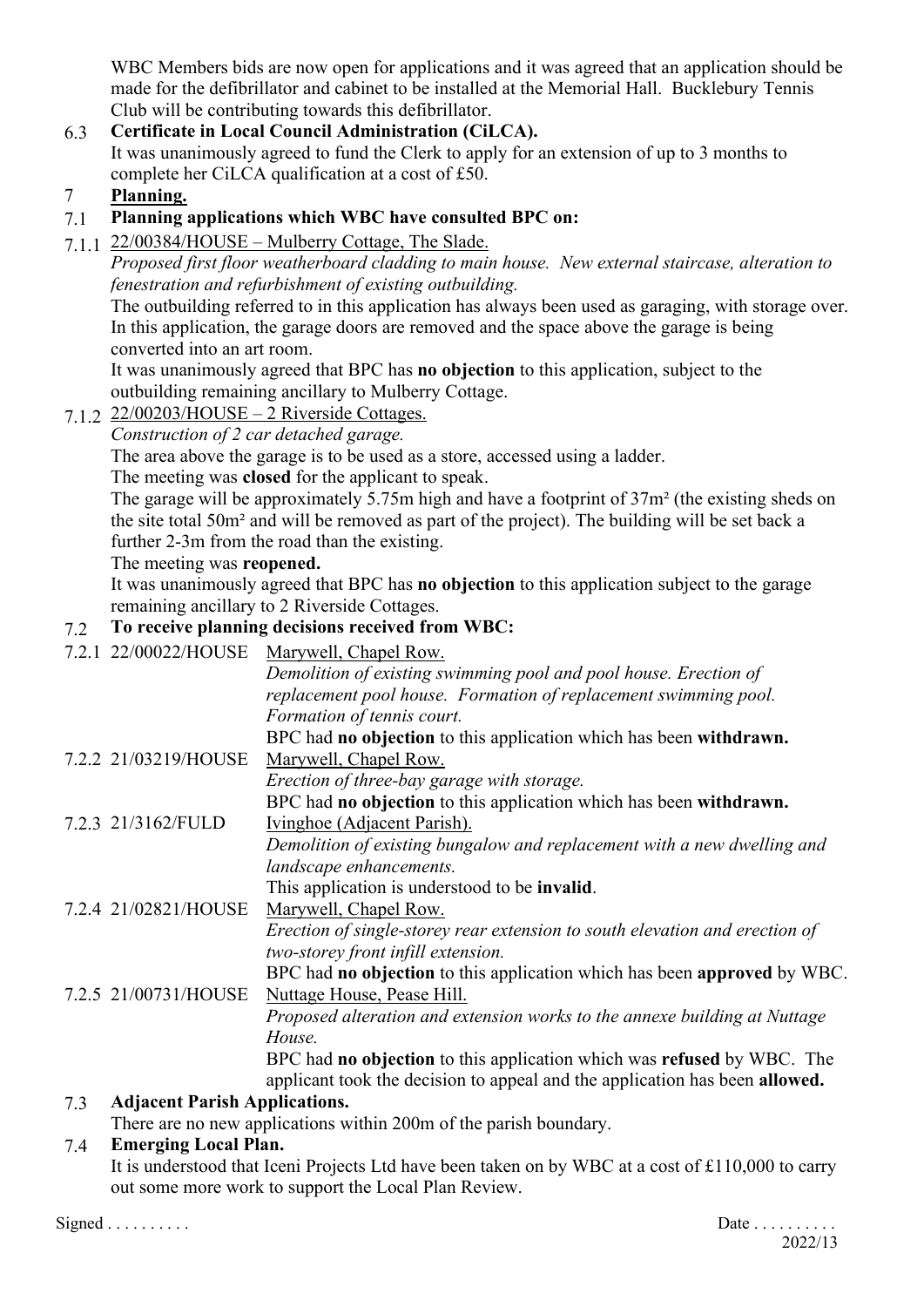Cllr. Dickens and Cllr. Spours have spoken to Mike Robinson (the planning consultant) and asked him to quote for instructing consultants once the consultation period has started. This is because the consultation period is likely to be for the minimum legal duration.

Paul Goriup is willing to carry out the biodiversity study, although he has commented that the only thing of significant value is likely to be the bat survey; there is very little value in biodiversity where planning is concerned.

It was noted that there still has been no reply from WBC in response to Laura Farris MP's letter sent in December 2021 to Cllr. Lynne Doherty, Leader of the council. *A draft of this letter has now been received and circulated to councillors.*

#### 8 **District Council Business.**

District Cllr. Pask reported that there is a Planning Briefing update on Thursday. There is no formal date for the consultation period. District Cllr. Pask will update Cllr. Spours after the briefing. Questions were asked about the "phantom" infrastructure for Thatcham which will be needed as a result of the north east Thatcham development including schools and doctors surgeries.

There have been a lot of complaints about the potholes on Harts Hill, which have not had a temporary repair. Cllr. Teal raised the issue of the blocked gulley at Mount Pleasant which was reported to WBC in November 2021, December 2021 and February 2022; to date no obvious work has been carried out to clear the gulley.

WBC has set the budget for the coming year. There will be a 4% rise in Council tax comprising of 1% on core services and 3% on social care.

Questions were asked about what can be done to assist the Ukrainian refugees; the issue is being debated by WBC full council on Thursday.

## 9 **Revised Governing Documents.**

# 9.1 **Standing Orders.**

Standing Orders were last updated in March 2021. In this update two clauses were removed which should have been included. It was resolved to accept the amendments to the Standing Orders.

#### 9.2 **Financial Regulations.**

The existing Financial Regulations are based on the NALC template from before 2012. A new template was issued in 2019, which BPC should consider accepting.

One significant change in the rules and regulations in this version is that a councillor other than the Chairman should witness the figures on the bank statement and should verify that they agree with the bank reconciliation on at least a quarterly basis. Cllr. Southgate and Cllr. Spours will carry out the required verification.

It was resolved to accept the new Financial Regulations.

#### 10 **Platinum Jubilee Celebrations.**

It has been decided by the Events Committee that, given the number of other events going on for the Jubilee, they will not be organising anything. Plans are in place for a "Best of Bucklebury" event in 2023. It was felt to be too late to organise anything now anyway.

It is understood that there is to be no event at The Cottage Inn.

#### 11 **Parish Council Website.**

Cllr. Ranken reported that HugoFox allow an unlimited number of users access to manage individual websites. A HugoFox website was shown to councillors as an example of what could be achieved (sambourneparish.org.uk). It was agreed that a new website will be developed using HugoFox by Cllr. Ranken, Cllr. Hillerton and the Clerk, using the silver package costing up to £240 per year.

#### 12 **Meadows and Hockett Field.**

The gateposts between the small meadow and the large meadow, and between the large meadow and the Byles Green meadow have both rotted off. Dean from Fox Fencing will be out to replace both posts.

The West Berkshire Countryside Society (WBCS) have offered to cut the south hedge of the large meadow (against the pub field and against the small meadow) next winter. The height of this hedge cannot be reduced using a flail given the number of larger trees with low branches in the hedge. It was agreed to take the WBCS up on this suggestion.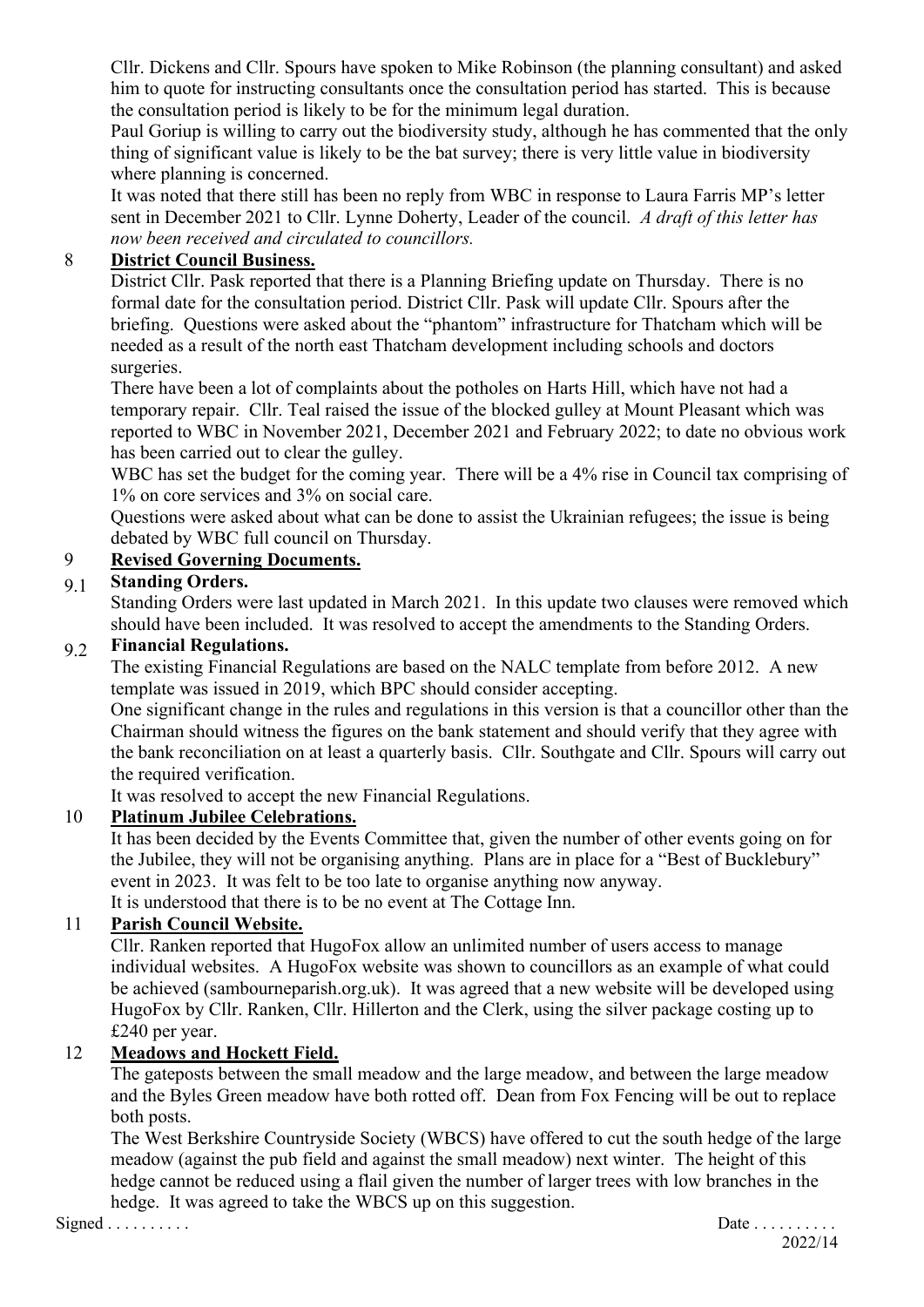The picnic benches, which were delivered last autumn to The Cottage Inn, should be lifted over the fence into the small meadow later this week.

Plans for a community orchard have made no further progress.

The Clerk will contact Andrew Inwood about establishing the wild flower strip in the Hockett Field this year.

## 13 **Cemetery and Chapel.**

# 13.1 **Bin Emptying.**

The grey bin at the Cemetery was always emptied by Veolia prior to the new schedule of kerbside collections. Whilst there have only been one or two collections of grey bins (and there was some confusion over the new collection day), the grey bin hasn't been emptied. The situation will be monitored until the next meeting, when an alternative rubbish collection method may have to be considered.

# 13.2 **Cemetery Wall.**

Cllr. Allum reported that the cracks around the wall of the Victorian Cemetery were a much bigger problem than he had previously appreciated. There are cracks every six to eight meters, it has suffered from heave of the soil and from tree roots, the wall was built without any reinforcement and there are no expansion gaps. Frost will inevitably get into it. Questions were asked about the risk it poses. It was agreed to monitor the wall on an annual basis and in particular the wall against the road.

# 14 **Fred Dawson Playpark and the BMX Track**

# 14.1 **Inspections.**

The play area and the bike track are all ready for the RoSPA inspection in April, with no known issues except signage.

## 14.2 **CCTV at the Memorial Hall.**

Cllr. Unamba was not present to give any update on the CCTV. *Cllr. Unamba has agreed to examine CCTV for the Memorial Hall.*

## 15 **Wellbeing Coffee mornings.**

A successful coffee morning was held in February.

The next coffee morning will be on 31<sup>st</sup> March at 10.30am. It was agreed that Cllr. Hillerton, Cllr. Spours and the Clerk would investigate using the Community minibus to transport residents from Paradise Way and Donnington Close to and from the coffee mornings.

## 16 **Environment.**

# 16.1 **Common Clearing (2nd April).**

Cllr. Clarke, Cllr. Cairns, Cllr. Hillerton and Cllr. Southgate will all make cakes for Common Clearing.

Cllr. Hillerton and Cllr. Cairns will serve tea.

District Cllr. Pask will contact WBC about providing some road signage to warn drivers through the parish that there are people out collecting litter.

# 16.2 **Avenue of Oaks from Chapel Row to Bucklebury Manor.**

A couple of the oak trees on the Avenue came down in storm Eunice.

Cllr. Allum has spoken to Jo Watt at WBC about the possibility of planting the replacement Avenue from Chapel Row, past Hillfoot to the Old School and about the filling in gaps in the existing Avenues.

# 16.3 **Conservation Area Appraisal.**

Cllr. Clarke reported that the final bits of updating of the appraisal are currently taking place.

# 16.4 **Speeding.**

No progress has been made with speeding.

# 16.5 **Recycling.**

Cllr. Cairns reported that 163.25Kg of bottle tops have now been recycled

## 17 **Finances.**

# 17.1 **Cheques to be signed by Councillors:**

| Post Office Ltd     | £28.94 Streetlights $2/2/2022 - 1/3/2022$ . |
|---------------------|---------------------------------------------|
| The Alpha Xperience | £429.00 Printing of 900 copies of The Oaks. |